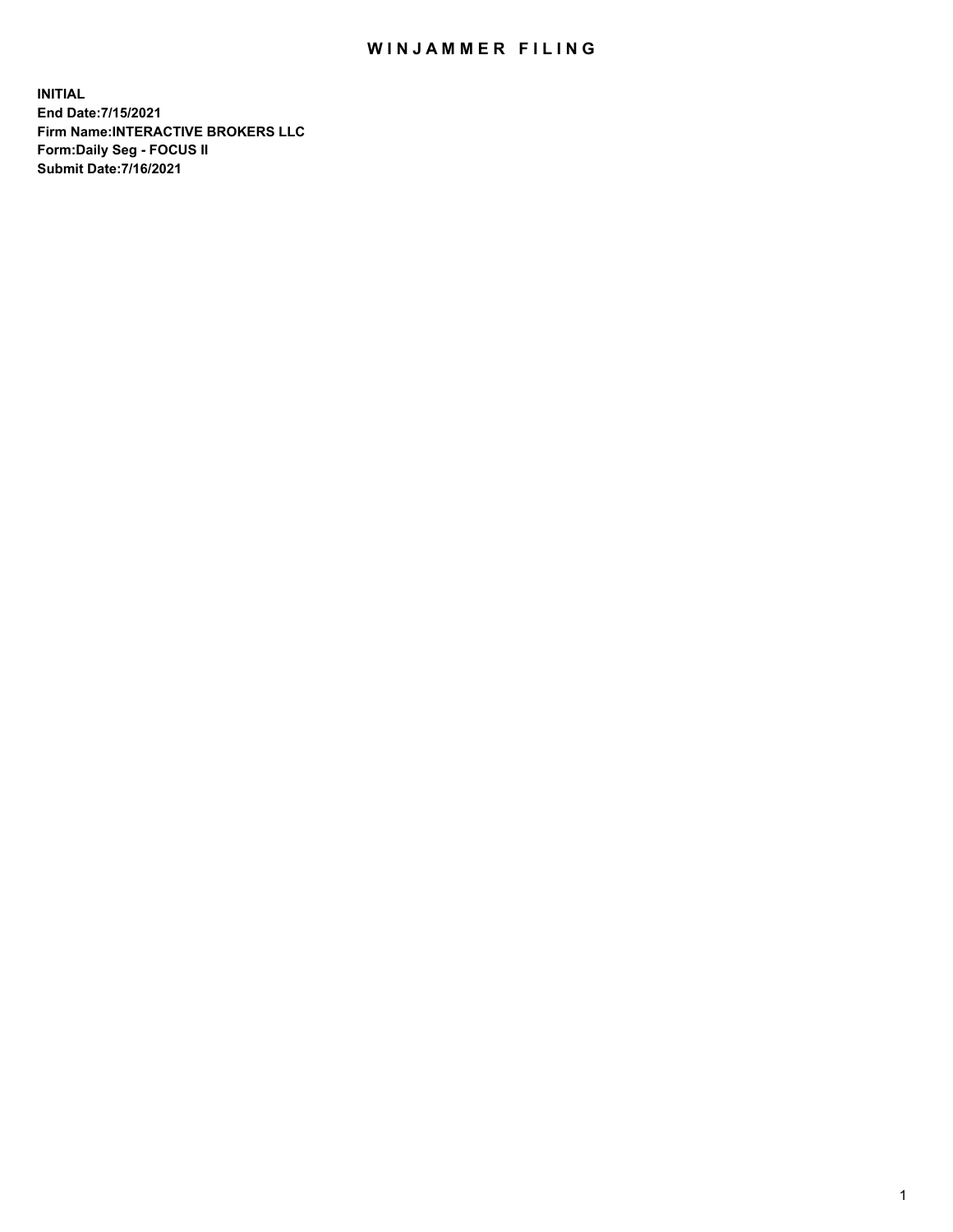**INITIAL End Date:7/15/2021 Firm Name:INTERACTIVE BROKERS LLC Form:Daily Seg - FOCUS II Submit Date:7/16/2021 Daily Segregation - Cover Page**

| Name of Company                                                                                                                                                                                                                                                                                                                | <b>INTERACTIVE BROKERS LLC</b>                                                                  |
|--------------------------------------------------------------------------------------------------------------------------------------------------------------------------------------------------------------------------------------------------------------------------------------------------------------------------------|-------------------------------------------------------------------------------------------------|
| <b>Contact Name</b>                                                                                                                                                                                                                                                                                                            | James Menicucci                                                                                 |
| <b>Contact Phone Number</b>                                                                                                                                                                                                                                                                                                    | 203-618-8085                                                                                    |
| <b>Contact Email Address</b>                                                                                                                                                                                                                                                                                                   | jmenicucci@interactivebrokers.c<br>om                                                           |
| FCM's Customer Segregated Funds Residual Interest Target (choose one):<br>a. Minimum dollar amount: ; or<br>b. Minimum percentage of customer segregated funds required:% ; or<br>c. Dollar amount range between: and; or<br>d. Percentage range of customer segregated funds required between:% and%.                         | $\overline{\mathbf{0}}$<br>$\overline{\mathbf{0}}$<br>155,000,000 245,000,000<br>0 <sub>0</sub> |
| FCM's Customer Secured Amount Funds Residual Interest Target (choose one):<br>a. Minimum dollar amount: ; or<br>b. Minimum percentage of customer secured funds required:% ; or<br>c. Dollar amount range between: and; or<br>d. Percentage range of customer secured funds required between:% and%.                           | $\overline{\mathbf{0}}$<br>0<br>80,000,000 120,000,000<br>0 <sub>0</sub>                        |
| FCM's Cleared Swaps Customer Collateral Residual Interest Target (choose one):<br>a. Minimum dollar amount: ; or<br>b. Minimum percentage of cleared swaps customer collateral required:% ; or<br>c. Dollar amount range between: and; or<br>d. Percentage range of cleared swaps customer collateral required between:% and%. | $\overline{\mathbf{0}}$<br><u>0</u><br>$\underline{0}$ $\underline{0}$<br>00                    |

Attach supporting documents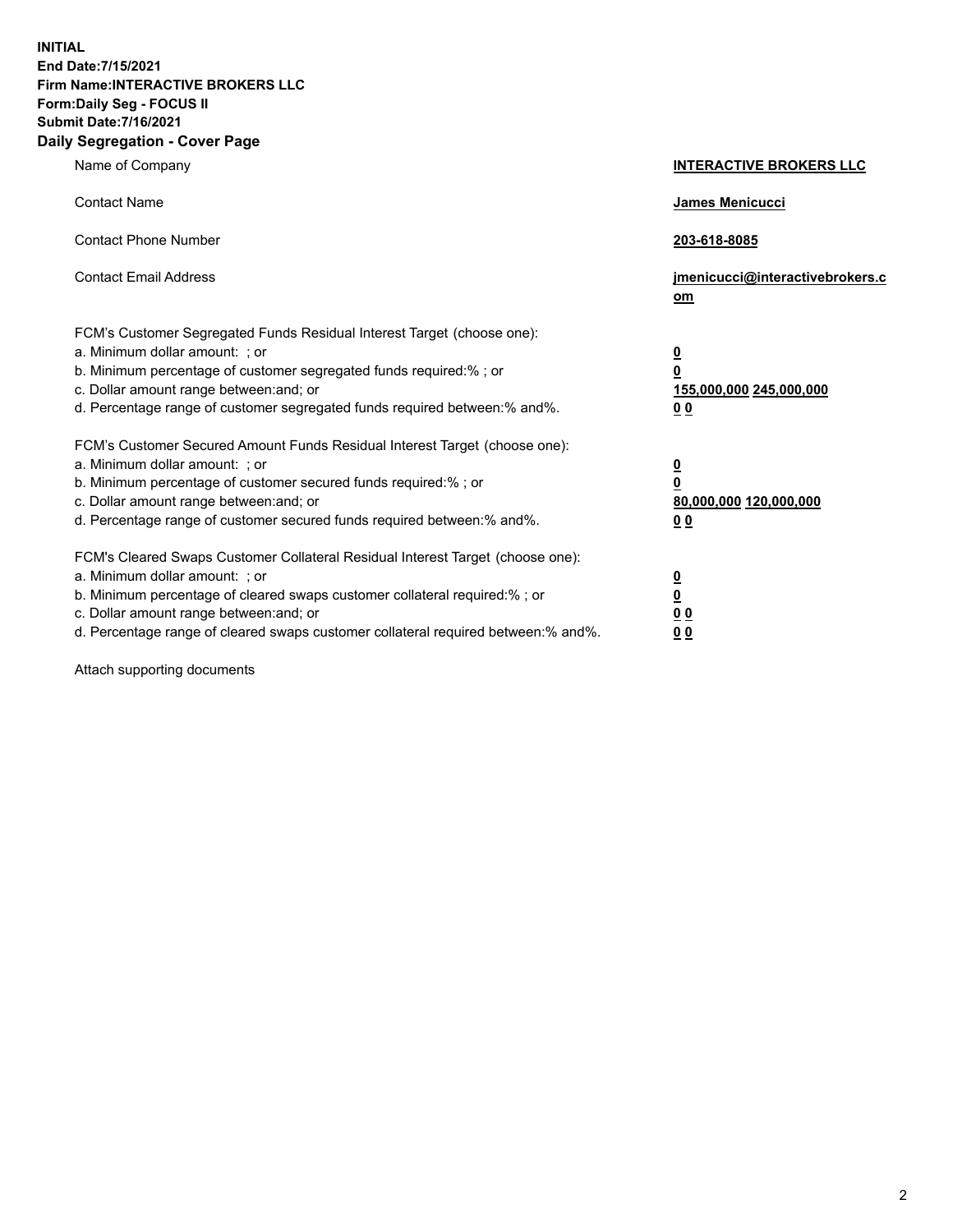**INITIAL End Date:7/15/2021 Firm Name:INTERACTIVE BROKERS LLC Form:Daily Seg - FOCUS II Submit Date:7/16/2021 Daily Segregation - Secured Amounts**

## Foreign Futures and Foreign Options Secured Amounts Amount required to be set aside pursuant to law, rule or regulation of a foreign government or a rule of a self-regulatory organization authorized thereunder **0** [7305] 1. Net ledger balance - Foreign Futures and Foreign Option Trading - All Customers A. Cash **511,827,718** [7315] B. Securities (at market) **0** [7317] 2. Net unrealized profit (loss) in open futures contracts traded on a foreign board of trade **-5,829,768** [7325] 3. Exchange traded options a. Market value of open option contracts purchased on a foreign board of trade **96,948** [7335] b. Market value of open contracts granted (sold) on a foreign board of trade **-6,527** [7337] 4. Net equity (deficit) (add lines 1. 2. and 3.) **506,088,371** [7345] 5. Account liquidating to a deficit and account with a debit balances - gross amount **5,058** [7351] Less: amount offset by customer owned securities **0** [7352] **5,058** [7354] 6. Amount required to be set aside as the secured amount - Net Liquidating Equity Method (add lines 4 and 5) **506,093,429** [7355] 7. Greater of amount required to be set aside pursuant to foreign jurisdiction (above) or line 6. **506,093,429** [7360] FUNDS DEPOSITED IN SEPARATE REGULATION 30.7 ACCOUNTS 1. Cash in banks A. Banks located in the United States **96,076,810** [7500] B. Other banks qualified under Regulation 30.7 **0** [7520] **96,076,810** [7530] 2. Securities A. In safekeeping with banks located in the United States **299,985,000** [7540] B. In safekeeping with other banks qualified under Regulation 30.7 **0** [7560] **299,985,000** [7570] 3. Equities with registered futures commission merchants A. Cash **0** [7580] B. Securities **0** [7590] C. Unrealized gain (loss) on open futures contracts **0** [7600] D. Value of long option contracts **0** [7610] E. Value of short option contracts **0** [7615] **0** [7620] 4. Amounts held by clearing organizations of foreign boards of trade A. Cash **0** [7640] B. Securities **0** [7650] C. Amount due to (from) clearing organization - daily variation **0** [7660] D. Value of long option contracts **0** [7670] E. Value of short option contracts **0** [7675] **0** [7680] 5. Amounts held by members of foreign boards of trade A. Cash **229,199,069** [7700] B. Securities **0** [7710] C. Unrealized gain (loss) on open futures contracts **4,575,098** [7720] D. Value of long option contracts **96,948** [7730] E. Value of short option contracts **-6,527** [7735] **233,864,588** [7740] 6. Amounts with other depositories designated by a foreign board of trade **0** [7760] 7. Segregated funds on hand<br>8. Total funds in separate section 30.7 accounts **0.0 million and COV and COV 629,926,398** [7770] 8. Total funds in separate section 30.7 accounts 9. Excess (deficiency) Set Aside for Secured Amount (subtract line 7 Secured Statement Page 1 from Line 8) **123,832,969** [7380] 10. Management Target Amount for Excess funds in separate section 30.7 accounts **80,000,000** [7780] 11. Excess (deficiency) funds in separate 30.7 accounts over (under) Management Target **43,832,969** [7785]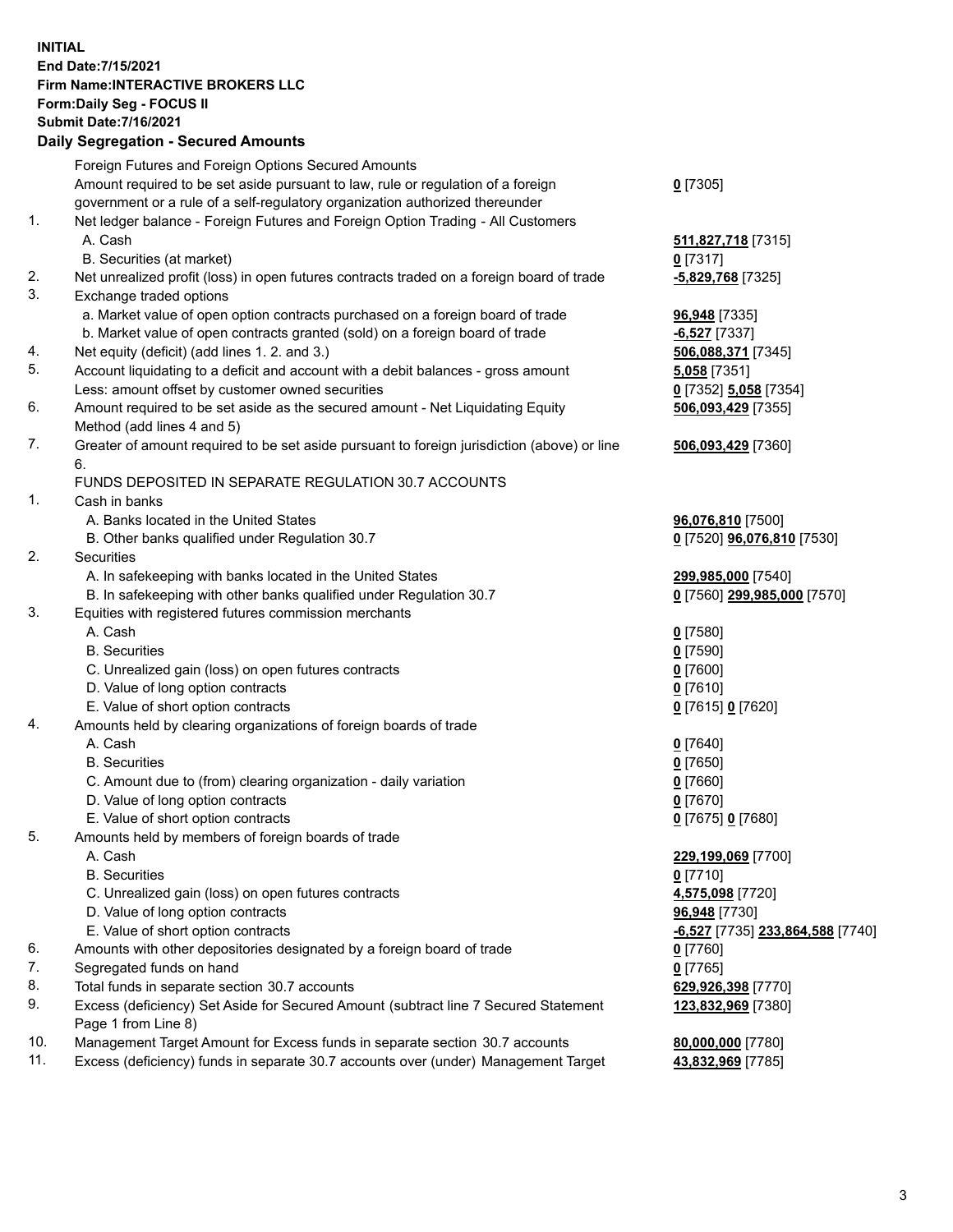**INITIAL End Date:7/15/2021 Firm Name:INTERACTIVE BROKERS LLC Form:Daily Seg - FOCUS II Submit Date:7/16/2021 Daily Segregation - Segregation Statement** SEGREGATION REQUIREMENTS(Section 4d(2) of the CEAct) 1. Net ledger balance A. Cash **6,737,379,111** [7010] B. Securities (at market) **0** [7020] 2. Net unrealized profit (loss) in open futures contracts traded on a contract market **66,030,549** [7030] 3. Exchange traded options A. Add market value of open option contracts purchased on a contract market **288,482,120** [7032] B. Deduct market value of open option contracts granted (sold) on a contract market **-231,408,941** [7033] 4. Net equity (deficit) (add lines 1, 2 and 3) **6,860,482,839** [7040] 5. Accounts liquidating to a deficit and accounts with debit balances - gross amount **1,245,151** [7045] Less: amount offset by customer securities **0** [7047] **1,245,151** [7050] 6. Amount required to be segregated (add lines 4 and 5) **6,861,727,990** [7060] FUNDS IN SEGREGATED ACCOUNTS 7. Deposited in segregated funds bank accounts A. Cash **1,420,076,925** [7070] B. Securities representing investments of customers' funds (at market) **3,326,918,960** [7080] C. Securities held for particular customers or option customers in lieu of cash (at market) **0** [7090] 8. Margins on deposit with derivatives clearing organizations of contract markets A. Cash **1,990,766,514** [7100] B. Securities representing investments of customers' funds (at market) **294,480,757** [7110] C. Securities held for particular customers or option customers in lieu of cash (at market) **0** [7120] 9. Net settlement from (to) derivatives clearing organizations of contract markets **-19,684,211** [7130] 10. Exchange traded options A. Value of open long option contracts **288,264,139** [7132] B. Value of open short option contracts **-231,310,949** [7133] 11. Net equities with other FCMs A. Net liquidating equity **0** [7140] B. Securities representing investments of customers' funds (at market) **0** [7160] C. Securities held for particular customers or option customers in lieu of cash (at market) **0** [7170] 12. Segregated funds on hand **0** [7150] 13. Total amount in segregation (add lines 7 through 12) **7,069,512,135** [7180] 14. Excess (deficiency) funds in segregation (subtract line 6 from line 13) **207,784,145** [7190] 15. Management Target Amount for Excess funds in segregation **155,000,000** [7194] 16. Excess (deficiency) funds in segregation over (under) Management Target Amount **52,784,145** [7198]

Excess